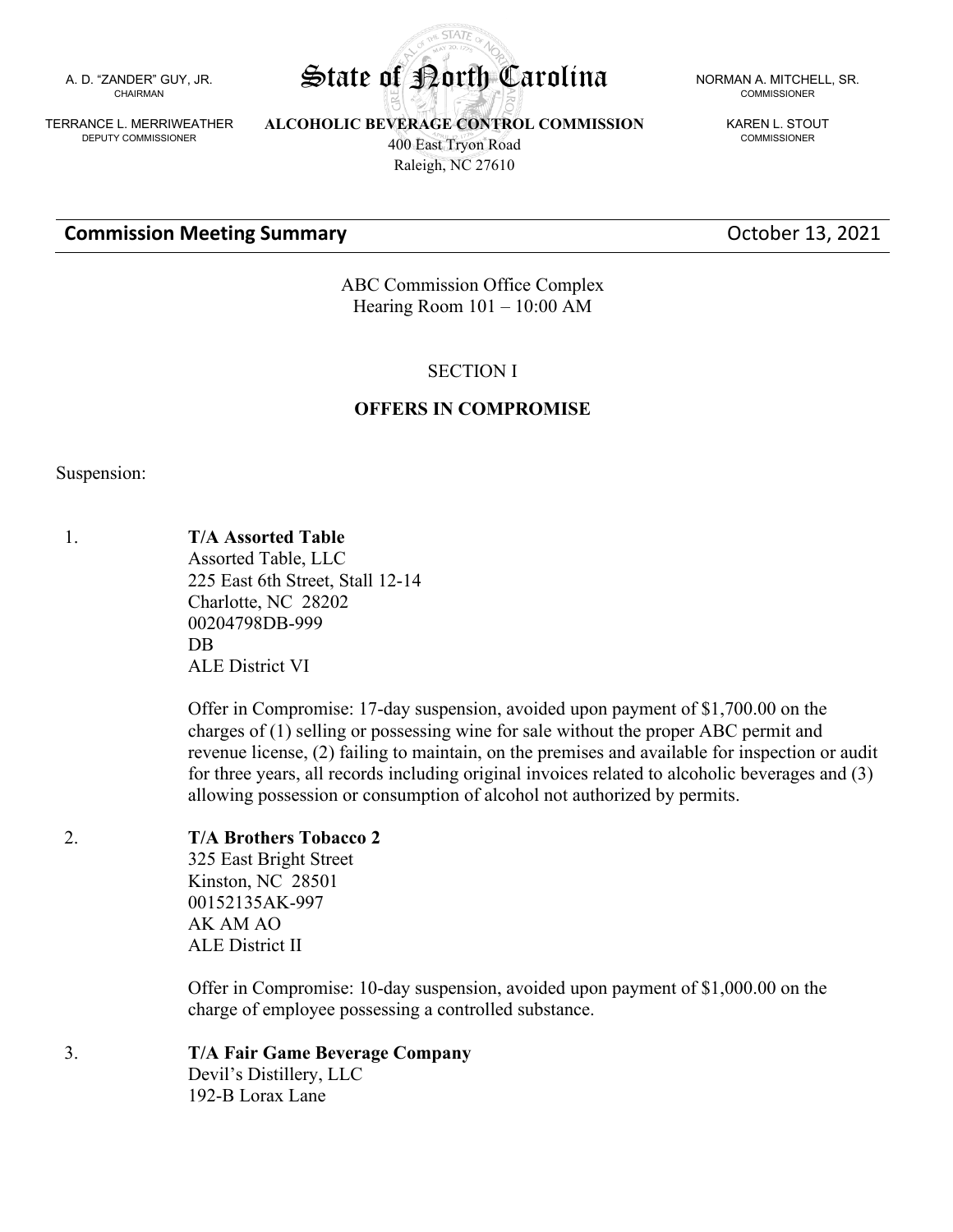Pittsboro, NC 27312 00220298AJ-999 AJ AL ALE District IV

Offer in Compromise: 10-day suspension, avoided upon payment of \$1,000.00 on the charge of selling or possessing fortified wine for sale without the proper ABC permit and revenue license.

#### 4. **T/A Fill Good**

Monroe Oil Company, Inc. 2538 Cuthbertson Road Waxhaw, NC 28173 00262524AK-999 AK AM Waxhaw Police Department

Offer in Compromise: 5-day suspension, avoided upon payment of \$500.00 on the charge of failing to maintain beer and wine invoices from wholesaler.

#### 5. **T/A Gifts and Tobacco Barn**

Octane Group, Inc. 8507 Carolina Blvd. Clyde, NC 28721 00174698AK-993 AK AM ALE District VIII

Offer in Compromise: 8-day suspension, avoided upon payment of \$800.00 on the charge of dispensing prescription medication without being a licensed pharmacist.

## 6. **T/A Gold Mine General Store and Grill**

Drums Self Service, Inc. 5949 Sherrills Ford Road Catawba, NC 28609 00240309AK-999 AK AM AO ALE District VII

Offer in Compromise: 20-day suspension, avoided upon payment of \$2,000.00 on the charge of selling alcoholic beverages to an underage person.

#### 7. **T/A Johnson Brothers Mutual Dist of NC**

Johnson Brothers of North Carolina, Inc. 2233 Capital Blvd. Raleigh, NC 27604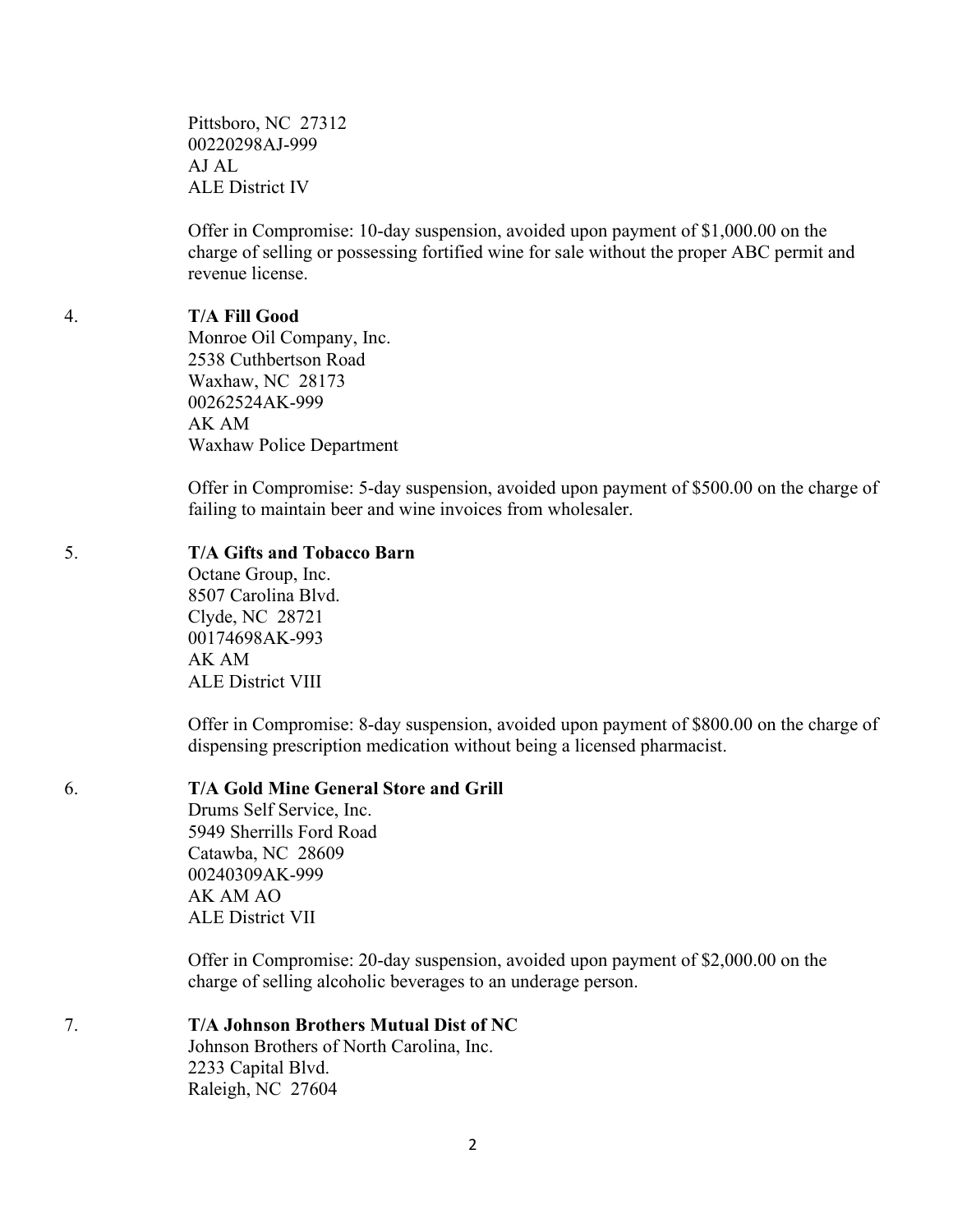00223776CM-996 AT AU BL BM ALE District IV

Offer in Compromise: 40-day suspension, avoided upon payment of \$4,000.00 on the charge of wholesaler delivering fortified wine to a retailer without a proper permit [35 counts].

#### 8. **T/A Juanita's Mart**

Pamela Carlton 117 Brentwood Street High Point, NC 27260 00259948AK-999 AK ALE District V

Offer in Compromise: 10-day suspension, avoided upon payment of \$1,000.00 on the charge of possessing spirituous liquor where not authorized.

## 9. **T/A K and D Mini Mart**

K and D Mini Mart, Inc. 251 South Kerr Avenue, Suite A Wilmington, NC 28403 00274402AK-999 AK AM AO ALE District I

Offer in Compromise: 20-day suspension, avoided upon payment of \$2,000.00 on the charge of selling alcoholic beverages to an underage person.

## 10. **T/A McGee Street Mini Market**

Cleveland Ray Quick 109 West McGee Street Greensboro, NC 27401 00248537AK-999 AK ALE District V

Offer in Compromise: 35-day suspension, avoided upon payment of \$3,500.00 on the charge of selling or possessing fortified wine for sale without the proper ABC permit and revenue license.

#### 11. **T/A RM Mart**

RM Services, LLC 1690 Seaside Road Sunset Beach, NC 28468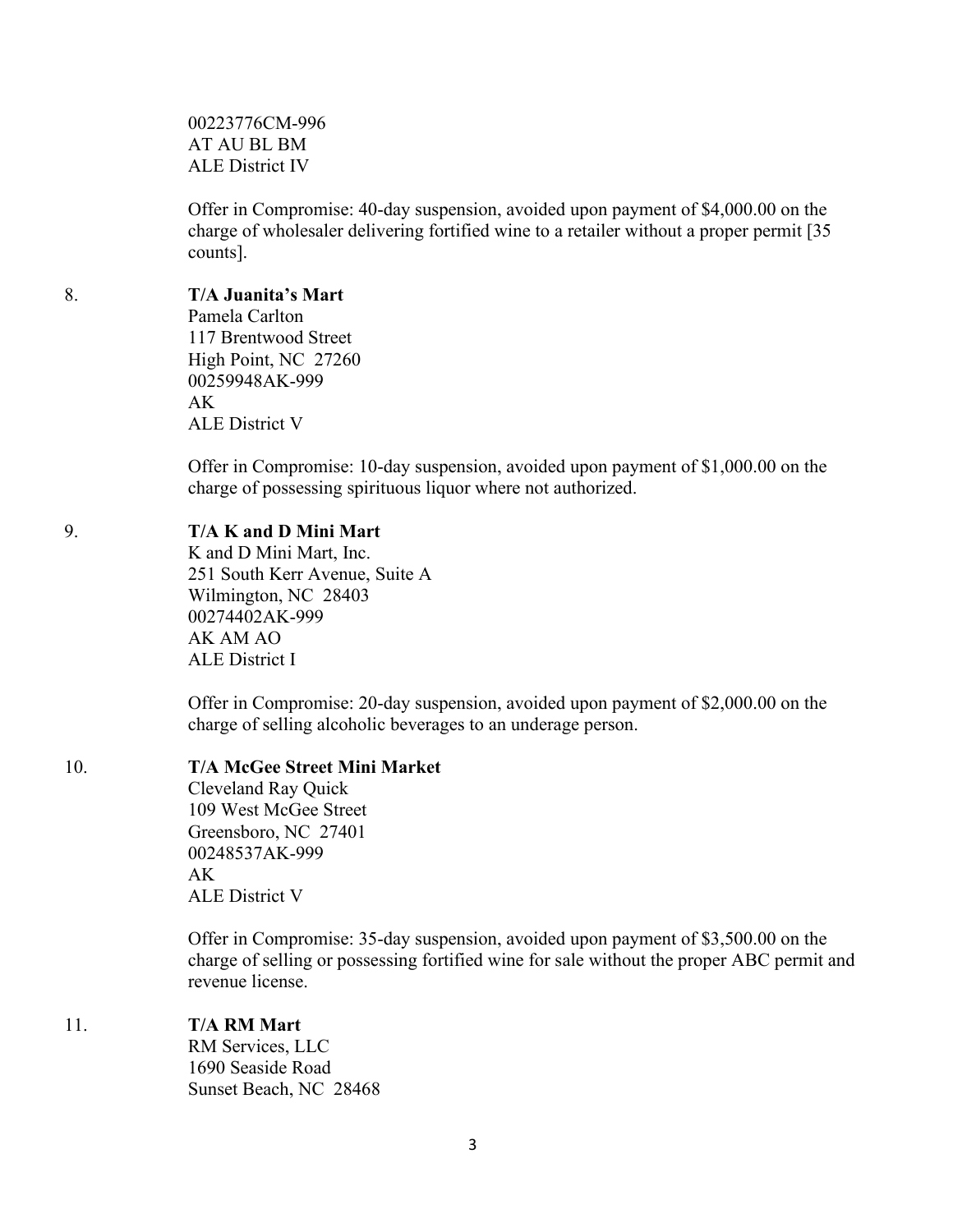00215169AK-998 AK AM ALE District I

Offer in Compromise: 20-day suspension, avoided upon payment of \$2,000.00 on the charge of selling alcoholic beverages to an underage person.

## 12. **T/A San Marcos Mexican Restaurant**

San Marcos Mexican Restaurant 4, Inc. 275 North Equity Drive Smithfield, NC 27577 00214572AJ-999 AJ AL AY Johnston County ABC Board

Offer in Compromise: 4-day suspension, avoided upon payment of \$400.00 on the charge of defacing tax stamp before bottle was empty.

## 13. **T/A Sheetz 488**

Sheetz of NC, LLC 2521 North Memorial Drive Greenville, NC 27834 Q11557-963 AK AM AO Pitt County ABC Board

Offer in Compromise: 15-day suspension, avoided upon payment of \$1,500.00 on the charge of selling alcoholic beverages to an underage person.

## 14. **T/A Stop and Go 6**

Shree Ganash, Inc. 400 Mills Gap Road Arden, NC 28704 00184916AK-999 AM AK ALE District VIII

Offer in Compromise: 10-day suspension, avoided upon payment of \$1,000.00 on the charge of selling alcoholic beverages to an underage person.

## 15. **T/A Time Savers Food Mart**

Maged Musleh Aldalali 5555 Murchison Road Fayetteville, NC 28311 00240170AK-999 AK AM AO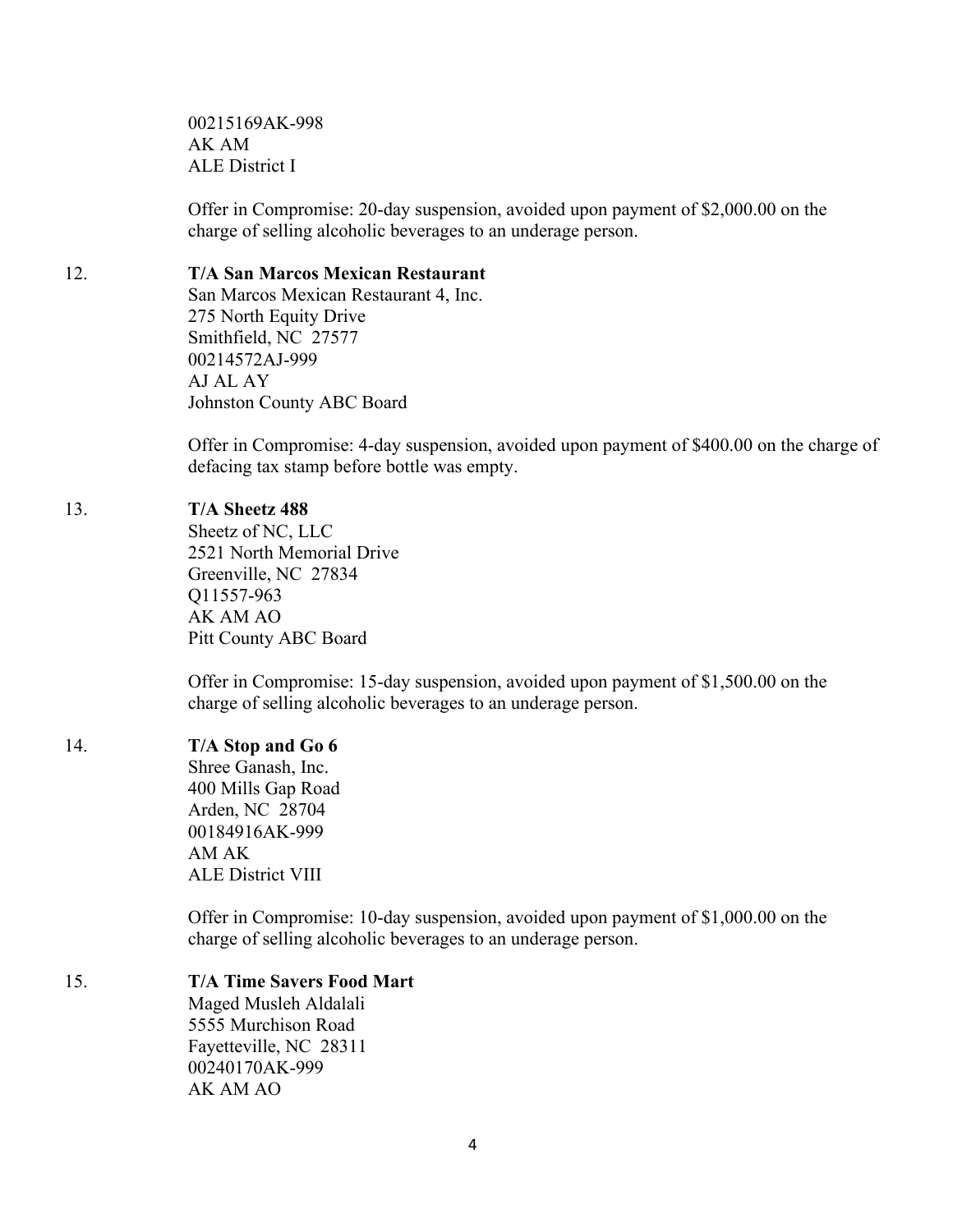#### ALE District III

Offer in Compromise: 27-day suspension, avoided upon payment of \$2,700.00 on the charges of (1) allowing a controlled substance on premise [2 counts], (2) allowing possession or consumption of alcohol not authorized by permits and (3) failing to keep premises clean and well-lit to avoid undue hazards.

## 16. **T/A Wake Mart**

Momani, Inc. 4100 North Cherry Street Winston-Salem, NC 27105 00177611AK-999 AK AM AO ALE District V

Offer in Compromise: 8-day suspension, avoided upon payment of \$800.00 on the charge of exceeding the amount of alcohol that may be sold.

#### 17. **T/A Xpress Shop**

Jaxni, Inc. 4500 Sunset Road Charlotte, NC 28216 00209300AK-999 AK AM Mecklenburg County ABC Board

Offer in Compromise: 15-day suspension, avoided upon payment of \$1,500.00 on the charge of selling alcoholic beverages to an underage person.

#### 18. **T/A Afterburner Cigar Lounge**

Afterburner Cigar Lounge, LLC 506 West Front Street Lillington, NC 27546 00292178AJ-999 AJ ALE District IV

Offer in Compromise: 6-day suspension, avoided upon payment of \$600.00 on the charges of (1) failing to purchase malt beverages only from wholesaler, (2) selling or possessing fortified wine for sale without the proper ABC permit and revenue license and (3) failing to maintain beer and wine invoices from wholesaler.

## 19. **T/A Bela Grocery**

Vrunda Family, LLC 1846 North Church Street Burlington, NC 27217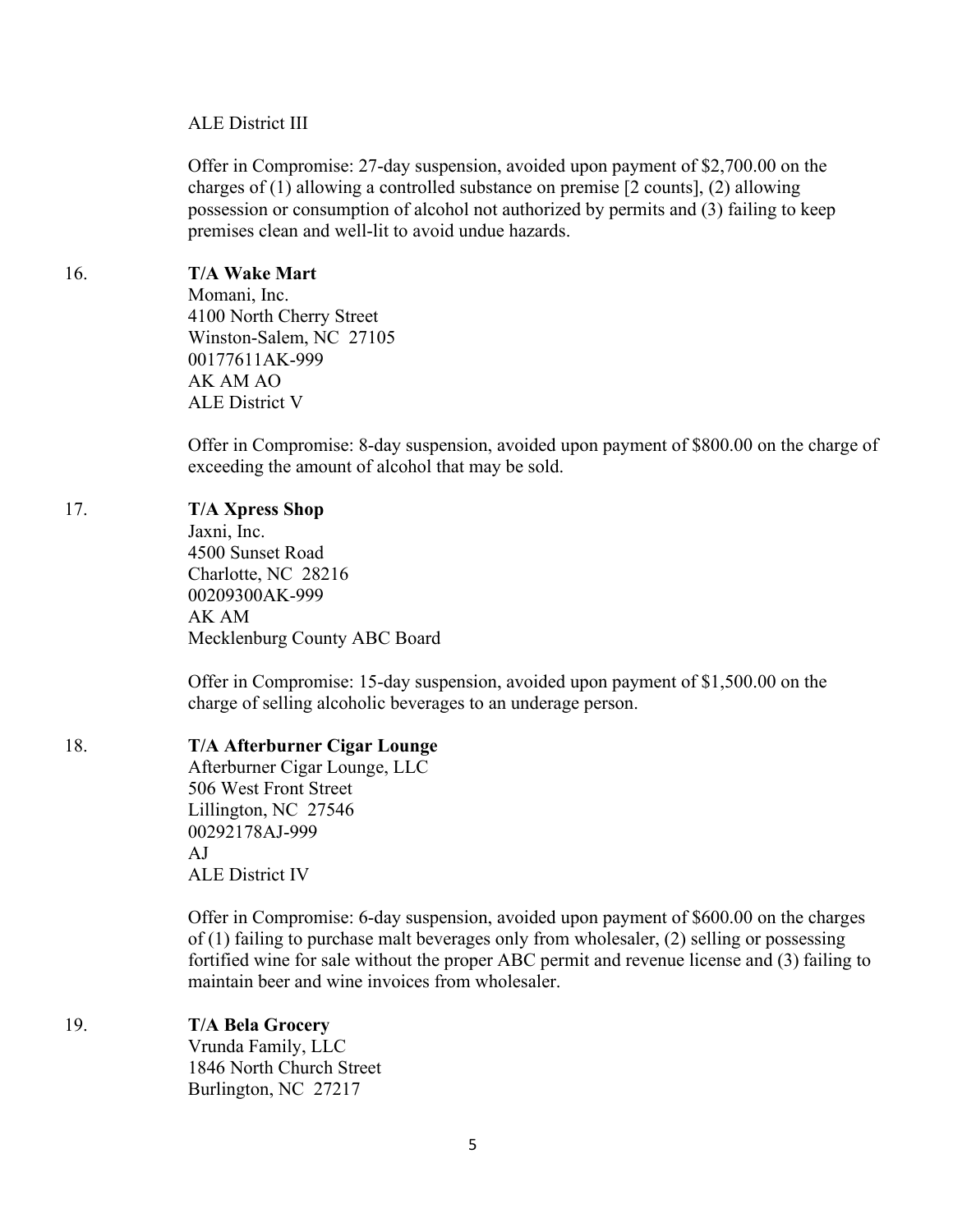00238501AK-999 AK AM AO ALE District V

Offer in Compromise: 10-day suspension, avoided upon payment of \$1,000.00 on the charges of (1) possessing adulterants intended for defrauding a drug or alcohol screening test and (2) selling or transferring glass tubes or splitters without proper records.

## 20. **T/A Cheddars Casual Café**

Cheddars Casual Café, Inc. 901 Criswell Drive Greenville, NC 27834 00190136AJ-999 AJ AL AY ALE District II

Offer in Compromise: 20-day suspension, avoided upon payment of \$2,000.00 on the charge of selling alcoholic beverages to an underage person.

## 21. **T/A College Hill Sundries**

J Paul, Inc. 900 Spring Garden Street Greensboro, NC 27403 00139203AJ-999 AJ AL DZ ALE District V

Offer in Compromise: 8-day suspension, avoided upon payment of \$800.00 on the charge of delivering more than one drink at a time to a single patron for his personal consumption.

# 22. **T/A Dukenfields Tavern**

Paul Toby Blum George Glen Ramsey 4285 Gumbranch Road Jacksonville, NC 28540 00154661AJ-999 AJ DZ ALE District I

Offer in Compromise: 8-day suspension, avoided upon payment of \$800.00 on the charge of possessing non-taxpaid liquor.

# 23. **T/A Family Dollar 8217**

Family Dollar Stores of NC, Inc. 116 East Harden Street Graham, NC 27253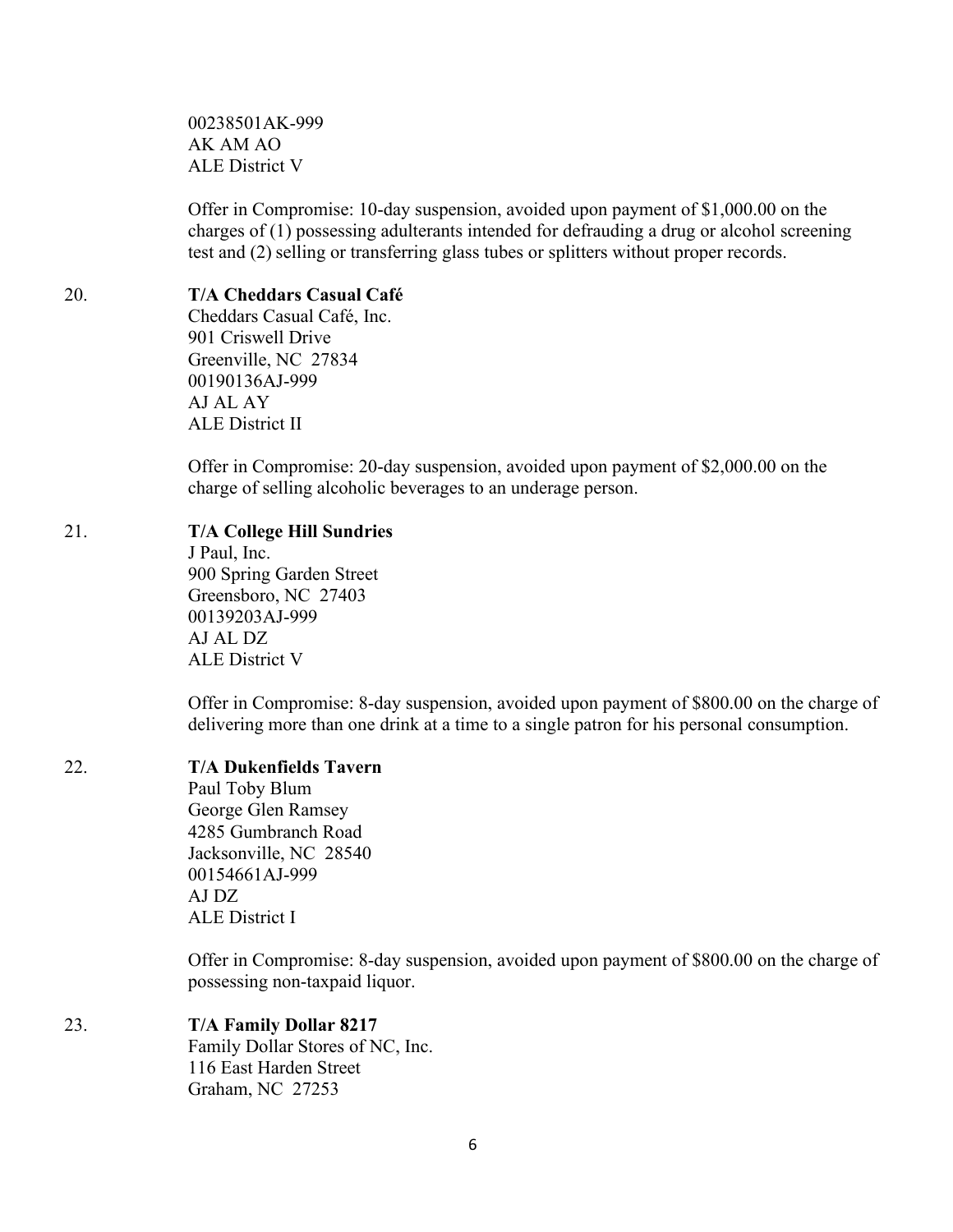Q11605-857 AK AM Graham Police Department

Offer in Compromise: 15-day suspension, avoided upon payment of \$1,500.00 on the charge of selling alcoholic beverages to an underage person.

# 24. **T/A G's Food Mart**

Vinayak, LLC 1339 Sharon Road West Charlotte, NC 28210 00089167AK-999 AK AM AO Charlotte-Mecklenburg Police Department

Offer in Compromise: 8-day suspension, avoided upon payment of \$800.00 on the charge of allowing consumption at business with off-premise permits.

## 25. **T/A Jet Check Express**

Bwari, Inc. 2900 Freezer Locker Road Hudson, NC 28638 00226079AK-998 AK ALE District VII

Offer in Compromise: 15-day suspension, avoided upon payment of \$1,500.00 on the charges of (1) failing to cooperate with a law enforcement officer and (2) selling or possessing unfortified wine for sale without the proper ABC permit and revenue license.

# 26. **T/A K C Quickie Mart**

A and M Mini Mart Inc. of Burlington 312 Providence Road Graham, NC 27253 00155474AK-998 AK AM AO Graham Police Department

Offer in Compromise: 35-day suspension, avoided upon payment of \$3,500.00 on the charge of selling alcoholic beverages to an underage person.

# 27. **T/A Minuteman Food Mart 20**

Gas Mart, Inc. 1105 North JK Powell Blvd. Whiteville, NC 28472 Q11274-982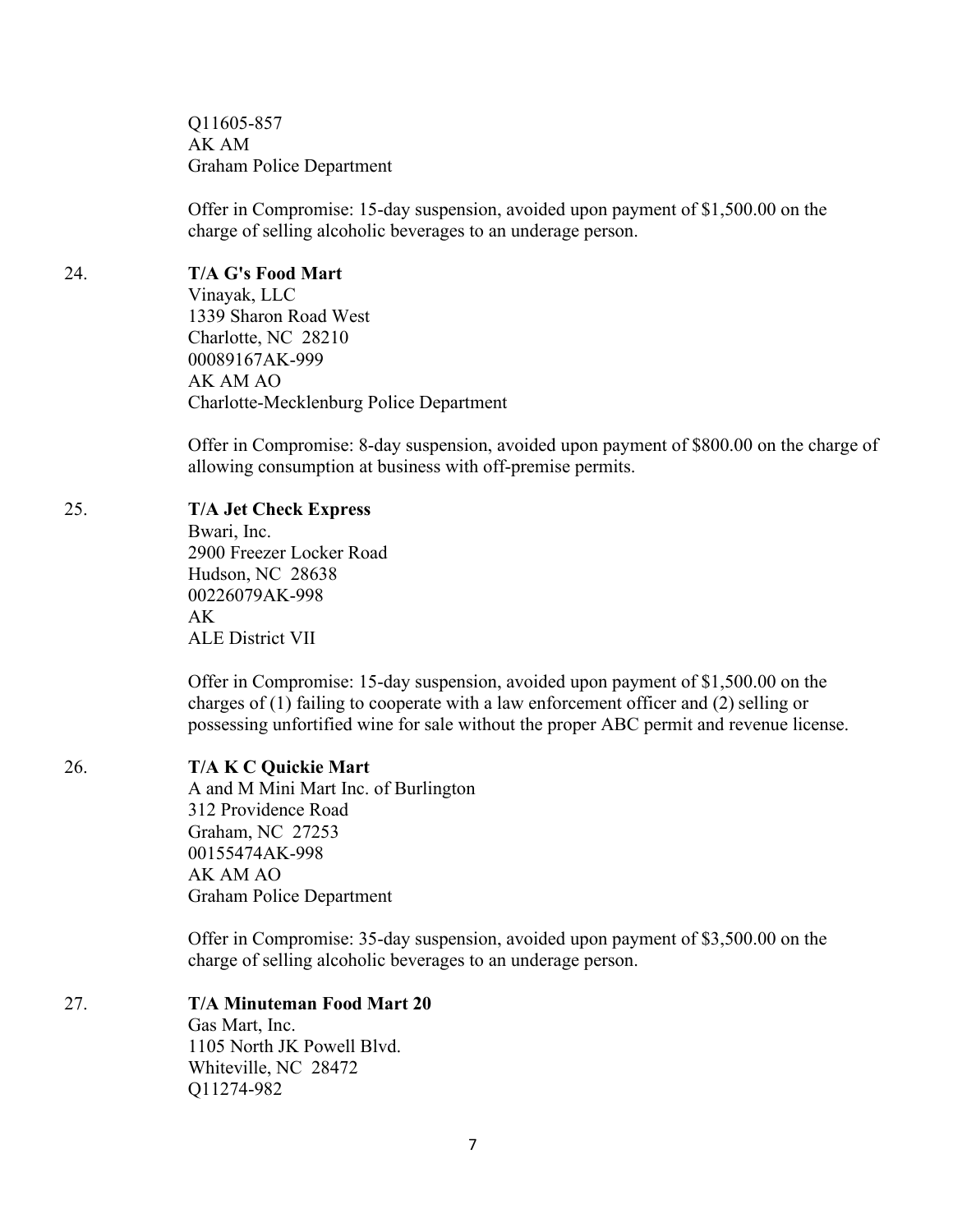AK ALE District I

Offer in Compromise: 15-day suspension, avoided upon payment of \$1,500.00 on the charge of selling alcoholic beverages to an underage person.

# 28. **T/A Adams Convenient Store**

Alhana Super Market, Inc. 601 West Ash Street Goldsboro, NC 27530 00194231AK-999

AK AM AO Wayne County ABC Board

Offer in Compromise: 20-day suspension, avoided upon payment of \$2,000.00 on the charge of selling alcoholic beverages to an underage person.

#### 29. **T/A Carlie C's IGA IV**

Carlie C's of Fayetteville, Inc. 2738 Bragg Blvd. Fayetteville, NC 28303 47418B-999 AK AM AO Cumberland County ABC Board

Offer in Compromise: 12-day suspension, avoided upon payment of \$1,200.00 on the charge of selling alcoholic beverages to an underage person.

#### 30. **T/A Del Rancho Mexican Grill**

Geronimo Restaurants, Inc. 5279 North Roxboro Road, Suite J Durham, NC 27712 00166508AJ-999 AJ AL AN AY ALE District IV

Offer in Compromise: 5-day suspension, avoided upon payment of \$500.00 on the charge of possessing a container of spirituous liquor not bearing a mixed beverage tax stamp.

#### 31. **T/A Hilltop**

Dennis Ray Sigmon 1341 Hwy 16 South Newton, NC 28658 23705A-999 AJ DZ ALE District VII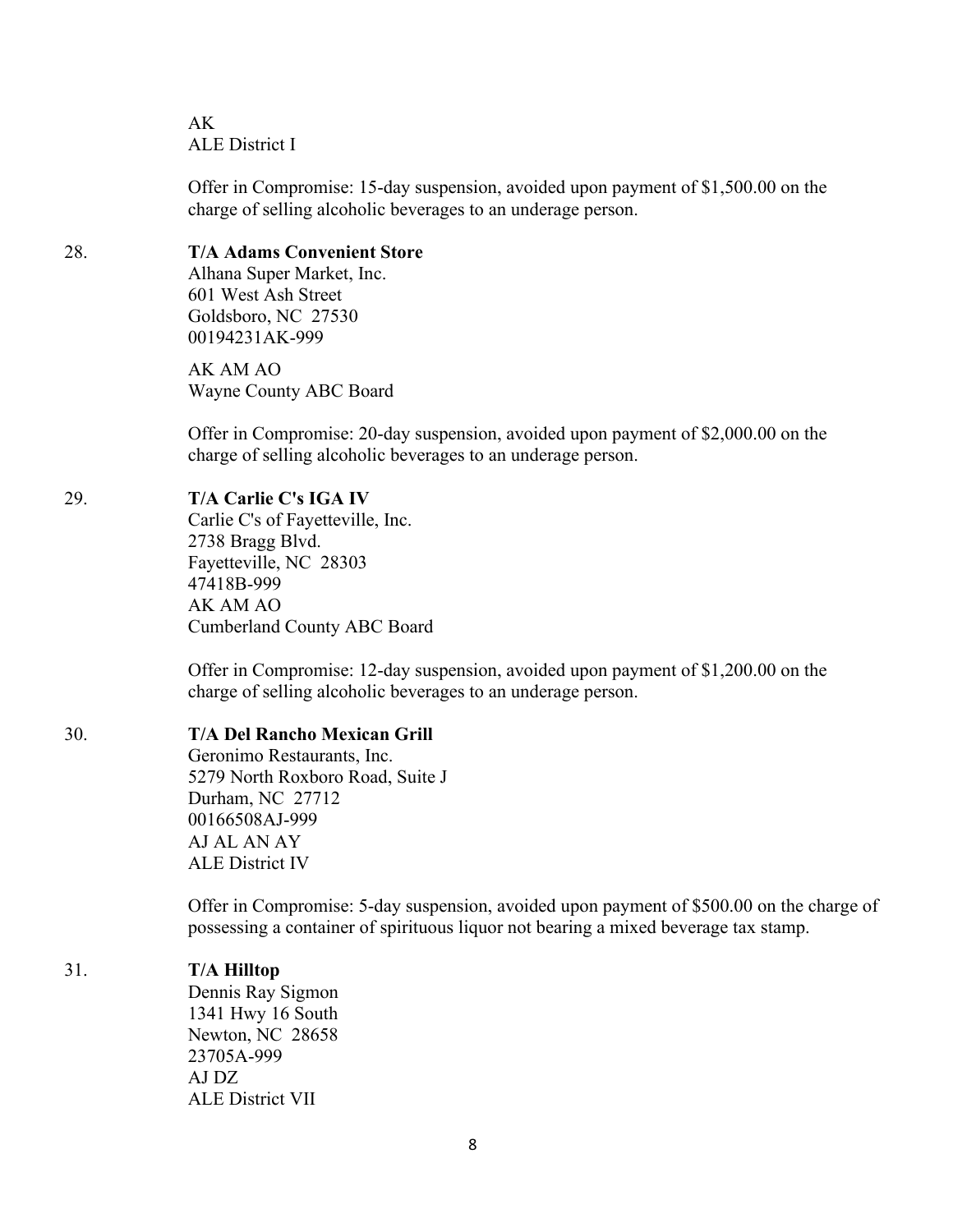Offer in Compromise: 5-day suspension, avoided upon payment of \$500.00 on the charge of possessing video gaming machines.

# 32. **T/A Little Mini Mart**

Little Mini Mart, LLC 101 South Wilson Street Fremont, NC 27830 00253458AK-999 AK AO Wayne County ABC Board

Offer in Compromise: 20-day suspension, avoided upon payment of \$2,000.00 on the charge of selling alcoholic beverages to an underage person.

# 33. **T/A Lucky Stop**

Waziah, Inc. 3921 Legion Road Hope Mills, NC 28348 00269261AK-999 AK AM ALE District III

Offer in Compromise: 6-day suspension, avoided upon payment of \$600.00 on the charge of selling or possessing fortified wine for sale without the proper ABC permit and revenue license.

# 34. **T/A O.Henry's**

O.Henry's 28801, Inc. 237 Haywood Street Asheville, NC 28801 00215312AJ-999 AJ AL DZ ALE District VIII

Offer in Compromise: 18-day suspension, avoided upon payment of \$1,800.00 on the charge of performing services after having consumed alcoholic beverages.

# 35. **T/A Raleigh Brewing Company**

Raleigh Brewing Company 2036 Renaissance Park Place Cary, NC 27513 00206084AJ-998 AJ AL ALE District IV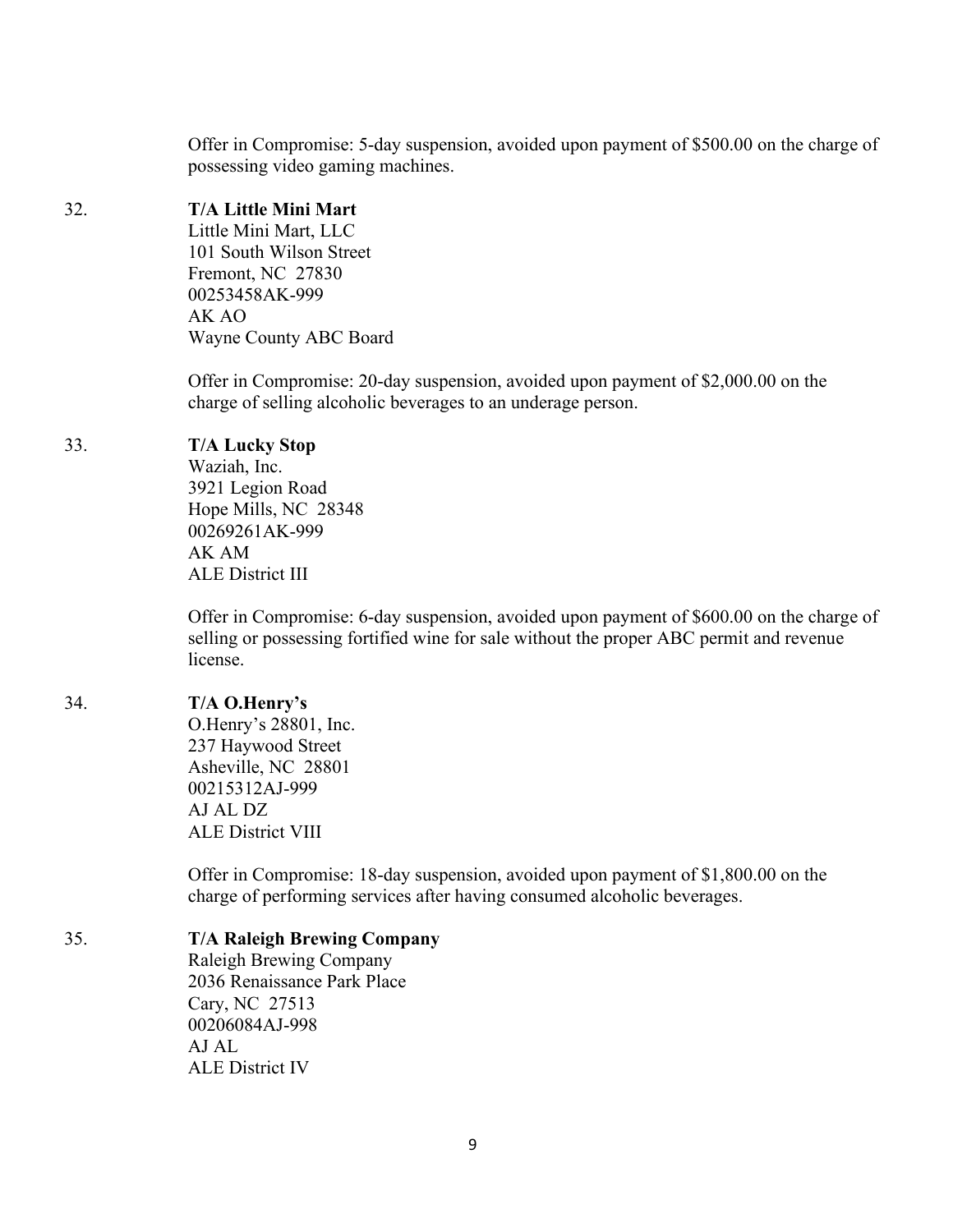Offer in Compromise: 5-day suspension, avoided upon payment of \$500.00 on the charge of selling or possessing for sale an alcoholic beverage product that had not first been approved by the ABC Commission for sale in this State.

## 36. **T/A Rickhouse**

Angle Management, LLC 609 Foster Street Durham, NC 27701 00197653AJ-998 AJ AL AN AY ALE District IV

Offer in Compromise: 5-day suspension, avoided upon payment of \$500.00 on the charges of (1) premixing mixed beverages without prior authorization and (2) failing to qualify as restaurant.

## 37. **T/A Short Stop 19**

Li'l Thrift Food Marts, Inc. 1907 Ramsey Street Fayetteville, NC 28301 Q11146-942 AK AM AO Cumberland County ABC Board

Offer in Compromise: 10-day suspension, avoided upon payment of \$1,000.00 on the charge of selling alcoholic beverages to an underage person.

# 38. **T/A Taylor's Tavern**

Taylor's Tavern, LLC 66 Hwy 64 West Lexington, NC 27295 00278793AJ-999 AJ DZ ALE District V

Offer in Compromise: 18-day suspension, avoided upon payment of \$1,800.00 on the charges of (1) employee possessing a controlled substance and (2) selling to an intoxicated person.

# 39. **T/A Wine Bar and Cellar**

Wine Bar and Cellar, LLC 470 West Main Street Sylva, NC 28779 00278258DB-999 DB ALE District VIII